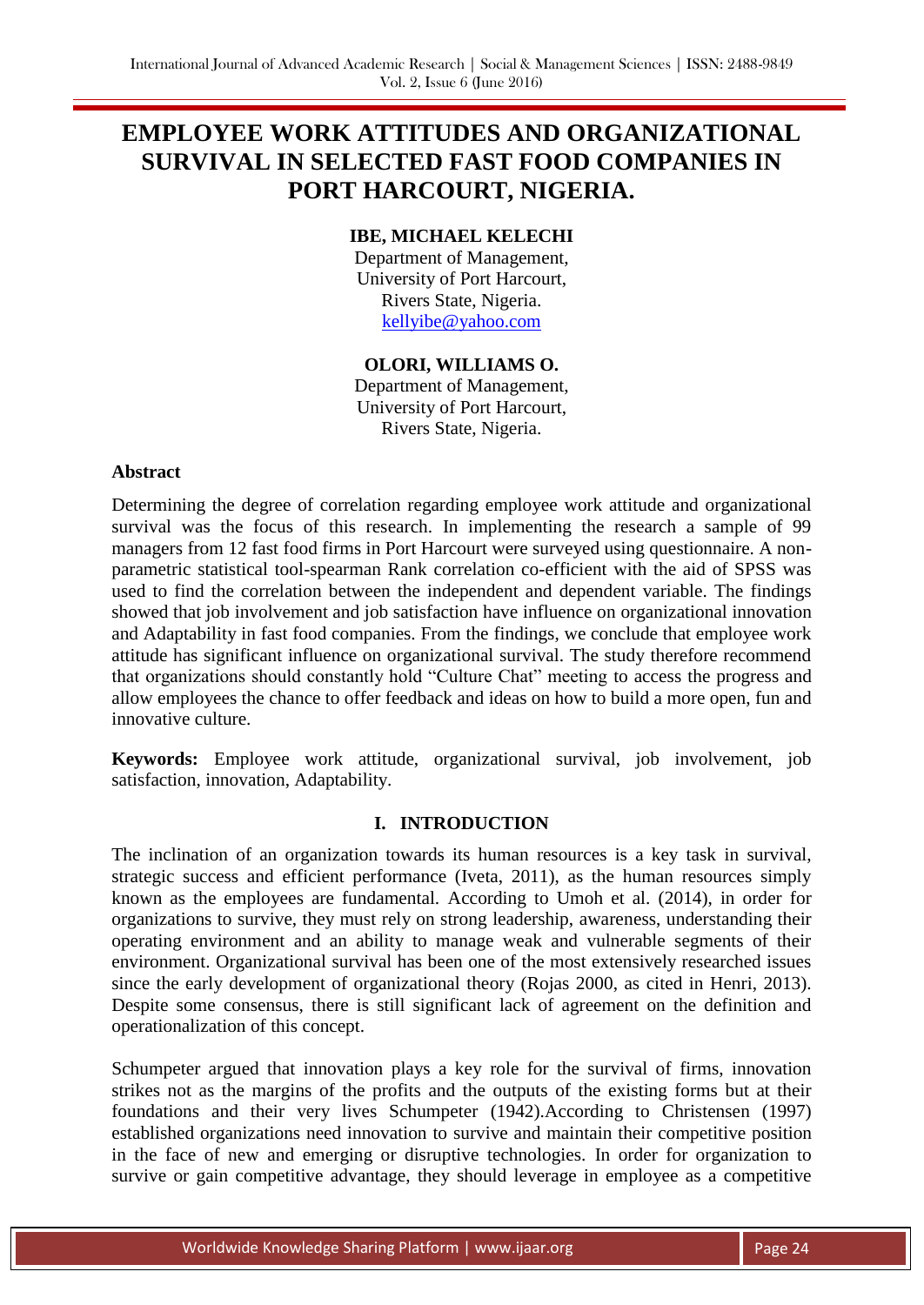weapon. Organizations focus has been on how to improve in employee's productivity to achieve higher value for them. This improvement can be achieved through employee work attitude programme which will improve organization's survival and sustainability. Employees should acquire knowledge and skills in order to operate in an unstable and competitive environment. Attitude is a hypothetical construct representing an individual's degree of like or dislike for an item. It is generally positive or negative views of a person, place, thing, or event (Bagherian et al., 2009), (Visagie, 2010).

Clearly the importance of the fast food sector cannot be understated, being a specialized subsector of the hospitality industry. Their predominant value and importance is therefore of significant interest to many involved in the tourism, hospitality industry and to their ever dynamic customers, not least fast food operators or potential operators and their financiers, Like many areas of the economy, its long-term potential, stands out in a global context because of Nigeria's sizeable population. The point of departure of this study is predicated on the fact that fast food companies, which carry out its major activities through its employees, are full susceptible and prone to consequences likely to arise based on the attitude of its employees.

However, little attention has been given to survival ability as many have come up only to fold up in a short while and the handful of studies that evaluated employee work attitude as against organizational survival rarely focused in the fast food businesses as it occupies a silent spot in the economy. Given this knowledge gap it therefore becomes paramount to access the influence and relationship of employee work attitude to the organizational survival of these fast food firms.

# **II. LITERATURE REVIEW**

# **The Concept of Employee Work Attitude**

According to Robbins (2003) defined attitudes as evaluative statements which can be either favourable or unfavourable concerning objects, people, or events. Therefore they reflect how one feels about something. The favourable statements may provide positive effects regarding the concerned object, person or event whereas unfavourable statement may provide negative effects. An attitude can also be a positive or negative feeling or mental state of readiness, learned and organized through experience that exerts specific influence on a person's response to people, objects and situations. To managers, the definition of attitude has certain implications, first, attitudes are learned. Second, attitudes define one's predispositions toward given aspects of the world. Third, attitudes provide emotional basis of one's interpersonal relations and identification with others. And fourth, attitudes are organized and are closed to the core of personality. Some attitudes are persistent and enduring; yet, like each of the psychological variables, attitudes are subject to change (Fishbein and Ajzen, 1975). In line with Newstorm and Davis (1993) attitudes are reasonably good predictors of behaviours.They provide clues to an employee's behavioural intentions or inclinations to act in a certain way. Positive job attitudes help to predict constructive behaviours, negative job attitude help to predict undesirable behaviours. Attitude plays an important role in employee behaviour and it cannot be observed directly because they are mental positions and managers must try to determine them through research measures

(Huang, 2004). Attitudes towards work are the feeling we have toward aspects of the work environment (Carpenter, Talya and Erdogon, 2009). According to him, there are some element which influencing the attitude towards works, namely personality, person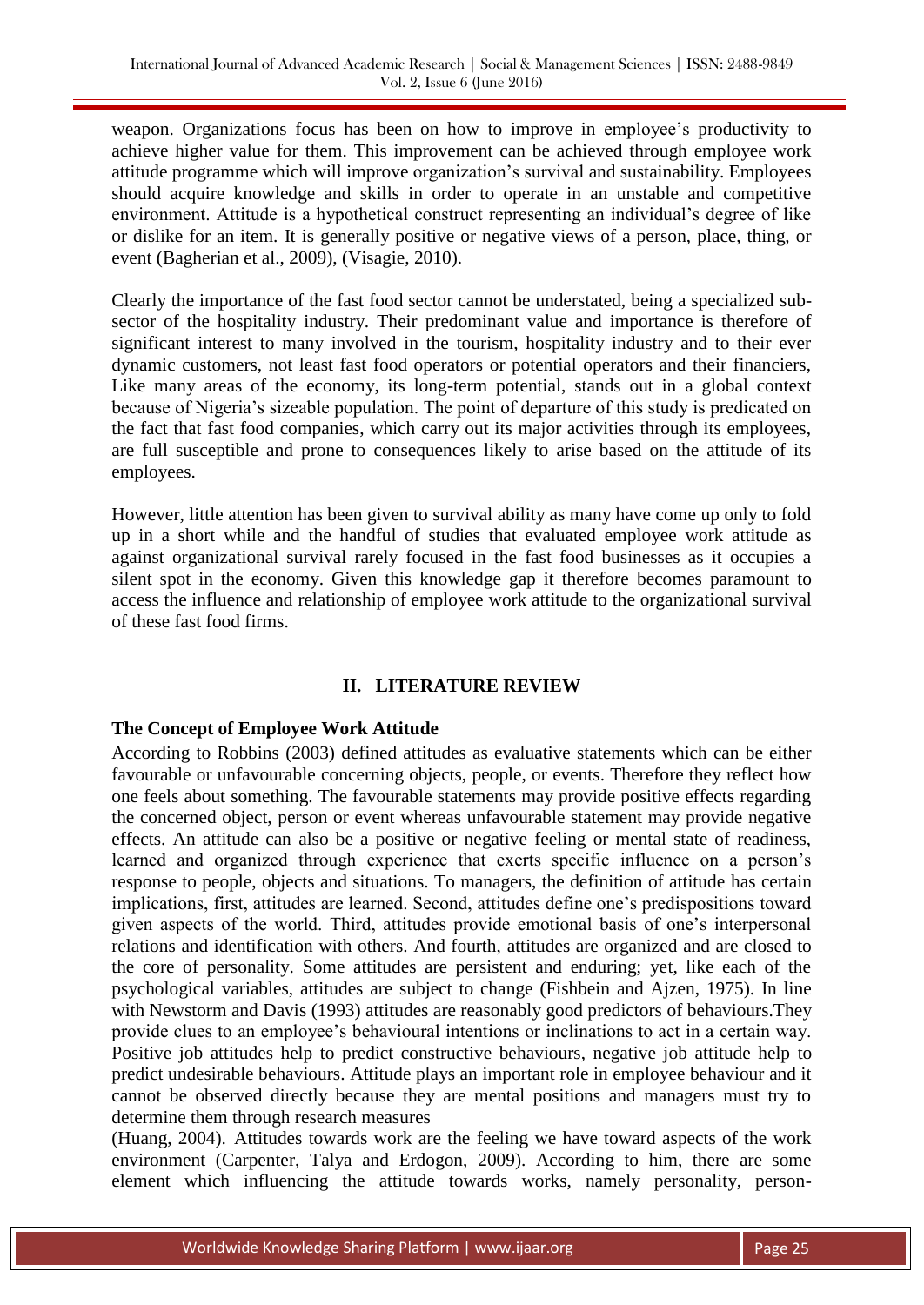environment fit, job characteristics, psychological contract, organizational justice, work relationship, and stress.

In this study, two dimensions of employee work attitudes were reviewed.

#### **Job Involvement**

This is the willingness of a person to work hard and apply effort beyond normal job expectations (Wood, 1996). Job involvement is the degree to which employees immerse themselves in their jobs, invest time and energy in them, view work as a central part of their overall lives (Newstrom and Denis, 1997). The term of job involvement can also be described as "the degree to which one is cognitively preoccupied with, engaged in, and concerned with one's present job" (Paullay, Alliger, and Stone-Romero,1994, p.225). These kinds of employees can be recognized by the level they feel that the job is an important aspect of their self-definition. This statement and the construct is a popular term and widely used in the literature of employee performance (Robinson, Perryman and Hayday, 2004). Job involvement is grouped into four diverse categories. These categories:

- 1. Work as a central life interest,
- 2. Active participation in the job,
- 3. Performance as central to self-esteem, and
- 4. Performance compatible with self-concept

It work as a central life interest, job involvement is though of as the degree to which a person regards the work situation as important and as central to his/her identity because of the opportunity to make job decisions, to make an important contribution to company goals, and self-determination. Active participation in the job is though to ease the achievement of such needs as prestige, self-respect, autonomy, and self-regard. In performance as central to selfesteem, job involvement implies that performance on the job is central to his/her sense of worth. (Ramsey et al., 1995; Biau and Boal, 1987; Balay, 2000).

Job involvement can also be defined as a function of individual difference and the work situation. This demographic and work experience variable is expected to relate to job involvement. Positive relationships are expected with age, tenure, years in occupation, education, having children, and gender. There is no evidence for a strong relationship between job involvement and performance (Cohen, 1999).

### **Job Satisfaction**

Job satisfaction is the amount of pleasure or contentment associated with a job. Workers will have high job satisfaction when they have positive attitudes toward such job factors such as the work itself, recognition and opportunity for advancement. According to smith, Kendall and Hulin (1969), job satisfaction is the extent to which a person is gratified or fulfilled by his or her work. Extensive research on job satisfaction shows that personal factors such as an individual's needs and aspirations determine this attitude, along with group and Organizational factors such as relationships with coworkers, supervisors, working conditions, work policies and compensations job satisfaction is referred to as individual's general attitude toward the job; a person who is dissatisfied with his or her job holds negative attitudes about the job (Robins, 2003). According to Locke (1976) job satisfaction is a pleasurable or positive emotional state resulting from the appraisal of one's job or job experiences. Implicit in Locke's definition is the importance of both affect, or feeling, and cognition or thinking. When we think, we have feelings about we think. Conversely, when we have feelings, we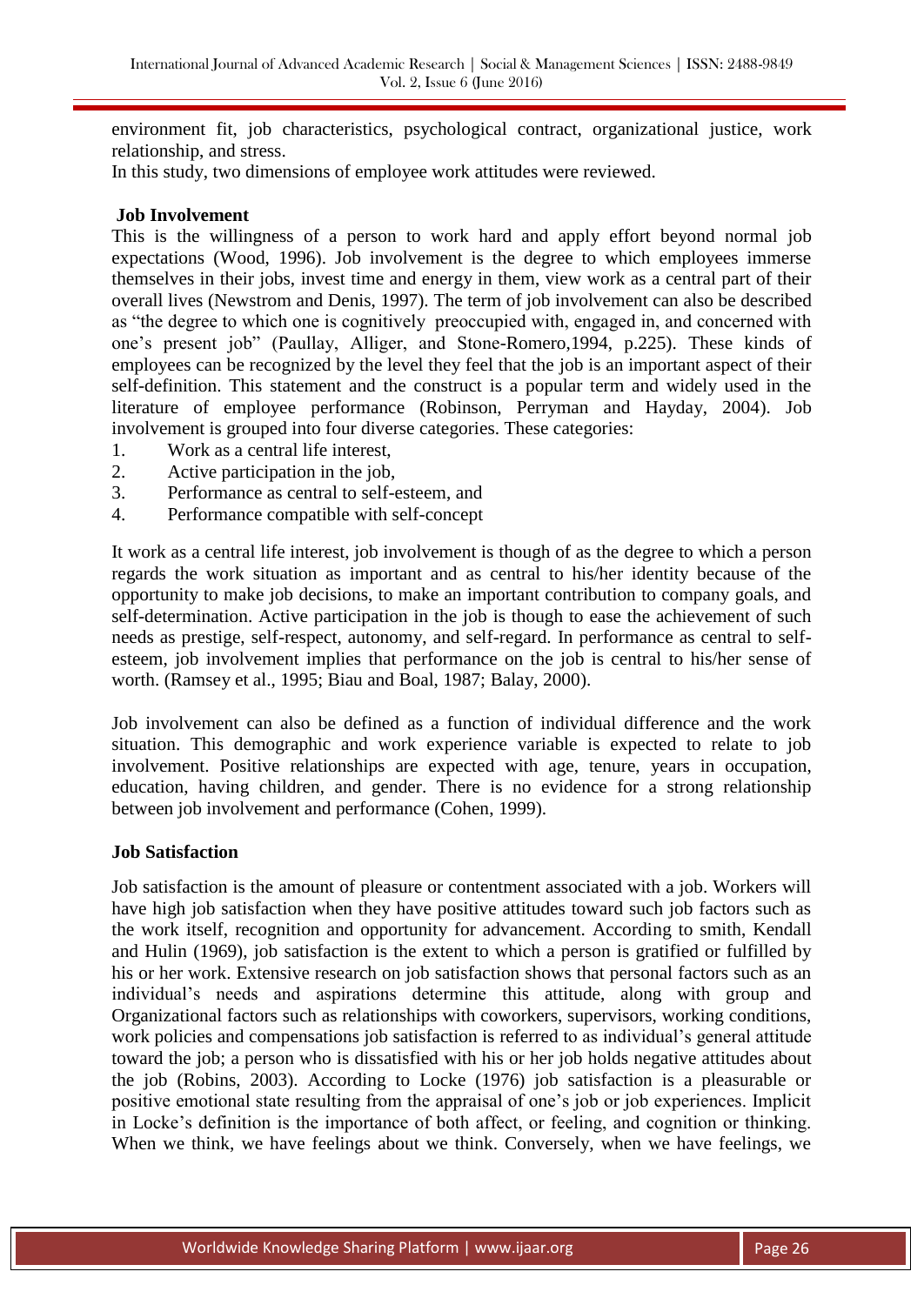think about what we feel. Cognition and affect are thus inextricably linked, in our psychology and even in our biology (Saari and Judge, 2004).

Hoppock defined job satisfaction as any combination of physiological and environmental circumstances that cause a person truthfully to say I am satisfied with my job (Hoppock, 1935). According to this approach although job satisfaction is under the influence of many external factors, it remains something internal that has to do with the way how the employee feels. That is job satisfaction presents a set of factors that cause a feeling of satisfaction. Vroom in his definition on job satisfaction focuses on the role of the employee in the workplace. Thus he defines job satisfaction as affective orientations on the part of individuals toward work roles which they are presently occupying (Vroom, 1964). Job satisfaction represents a combination of positive or negative feelings that workers have towards their work. Meanwhile when a worker employed in a business organization, brings with it the needs, desires and experiences, which determinates expectations that he has dismissed. Job satisfaction represented the extent to which expectations are and match the real awards. Job satisfaction is closely linked to that individual's behaviour in the workplace (Davis et al, 1985).

Job satisfaction can be defined also as the extent to which is worker is content with the rewards he or she gets out of his or her job, particularly in terms of intrinsic motivation (Statt, 2004). The term job satisfaction refers to the attitude and feelings people have about their work. Positive and favourable attitudes towards the job indicate job satisfaction. Negative and unfavourable attitudes towards the job indicate job dissatisfaction (Armstrong, 2006). Job satisfaction is the collection of feeling and beliefs that people have about their current job. People's levels of degrees of job satisfaction can range from extreme satisfaction to extreme dissatisfaction. In addition to having attitudes about their jobs as a whole, people can have attitudes about various aspects of their jobs such as the kind of work they do, their coworkers, supervisors or subordinate and their pay (George and Jones, 2008).

# **The Concept of Organizational Survival**

The concept of organizational life cycle is modelled from the pattern seen in living organisms (Bernstein, 1955). In opposite direction, organization is assessed in phases of growth and development rather than in chronological years. The phases are linked up in subtle and unpronounced manner, but it is essential noting that not every organization displays the features of each phase as it progresses. Schumpeter argued that innovation plays a key role for the survivals of firms, innovation "strikes not at the margins of the profits and the out of the existing firms but at their foundations and their very lives" (Schumpeter, 1942, p. 84). Like previous research, we find that the firm survival is influenced by age and size, with size having decreasing returns on firm survival. In particular, we observe that it is direction of growth, more than the initial size of a firm that matter for survival. Organizational survival in this study was viewed in terms of innovation and Adaptability.

### **Innovation**

McFadzean, O' Loughon and Shaw (2005, p. 356) defined innovation as a process that provides added value and novelty to the business it supplies and customers through the development of new procedures, solutions, product and service as well as new methods of commercialization. The concept of innovation was first introduced by Schumpeter (1949). Innovation was emphasized in entrepreneurial process by describing the growth of economics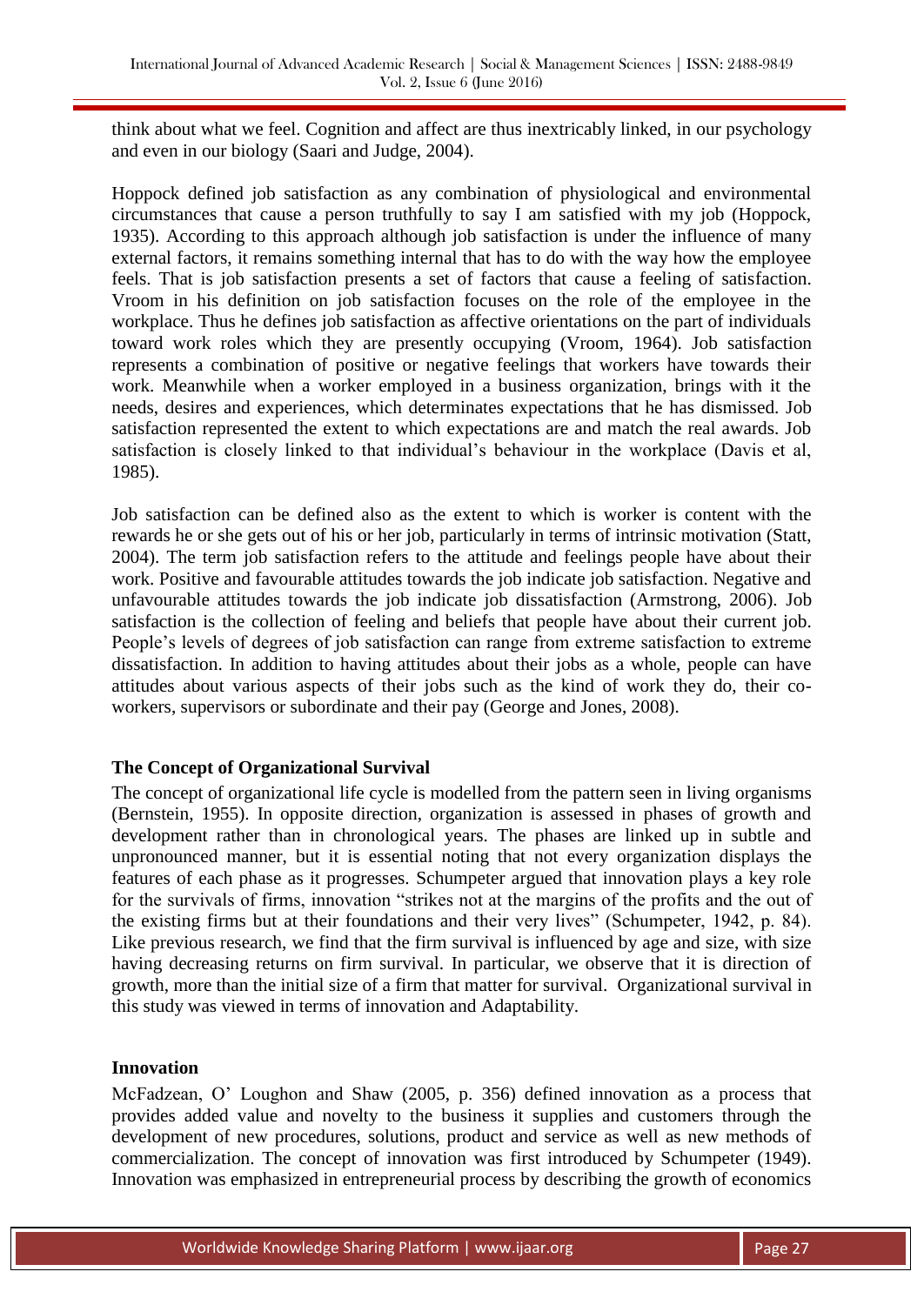as driven by changes made to the existing market structure through the introduction of new good and services. Similarly, the entrepreneurial orientation literature describes innovativeness as efforts focused on the discovery of new opportunities and solutions (Dess and Lumpkin 2005). This innovation are described in terms of individuals creative ability who strongly believe in what they do and promote it through organization stages to arouse support for the business concept among key stakeholders, creates internal acceptance of the new idea, and represents the venture to resource allocators to ensure sufficient resources are released for development (Howell and Boies, 2004; Markham, 1998). The process the individual take to achieve the project could be aligned to an inner drive to meet the individual creative instincts. The benefit of innovation to both cooperation and economy as a whole is overwhelming. From a firm perspective: innovation leads to new products, process and services, which allow a firm to reduce its production costs, new markets or develop new ways of doing things. Innovation companies augment the general competence base on their field, and trigger learning processes, which may benefit, or spill over into, other areas or sectors.

# **Adaptability**

Adaptability has been defined as the "capacity of actors in a system to influence resilience" (Walker, Holling, Carpenter and Kinzrg, 2004, p. 5). The values, elements factors or dimensions used to describe and measure adaptability differ from study to study, as do the survey methods, sample characteristics and statistical techniques employed. Therefore, a major contribution of this dissertation is to rigorously develop the adaptability construct. According to strategic choice theorists, adaptability is the ability to adjust to changes in the external environment in order to maintain organizational viability (Child, 1972; Miles, Snow, Meyer and Coleman, 1978). Child (1972) sees an adaptive organization as one whose roles are open to continual redefinition and colure coordination is achieved by frequent meetings and considerable lateral communication. Miles, Snour, Meyer and Coleman (1978) describe an adaptive cycle where managers solve three fundamental organizational problems: entrepreneurial, engineering and administrative.

Another view of adaptability was expressed by Orton and Weick (1990). These authors describe three types of adaptability which help an organization to assimilate and accommodate change. These include experimentation (actions that untangle causality), collective judgement (agreement on preferences), and preservation of dissent (the retention of multiple understandings and minority influence).

### **III. RESEARCH METHODOLOGY**

The cross-sectional survey of the quasi-experimental design was adopted for the study. The study focused on the (50) registered fast food companies in Port Harcourt obtained from Port Harcourt chamber of commerce, industry, mines and agriculture (PHCCIMA) and the unit of analysis was at organizational level focusing on the managers of (12) accessible fast food firms. The population of the study consisted of 99 managers. 99 copies of questionnaire were distributed and when retrieved, only 91 were appropriately filled and was used for the analysis. The simple random sampling technique was used in selecting the respondents. The Spearman's Rank Order Coefficient statistical tool was used to test the hypotheses formulated with the aid of statistical package for social science (SPSS).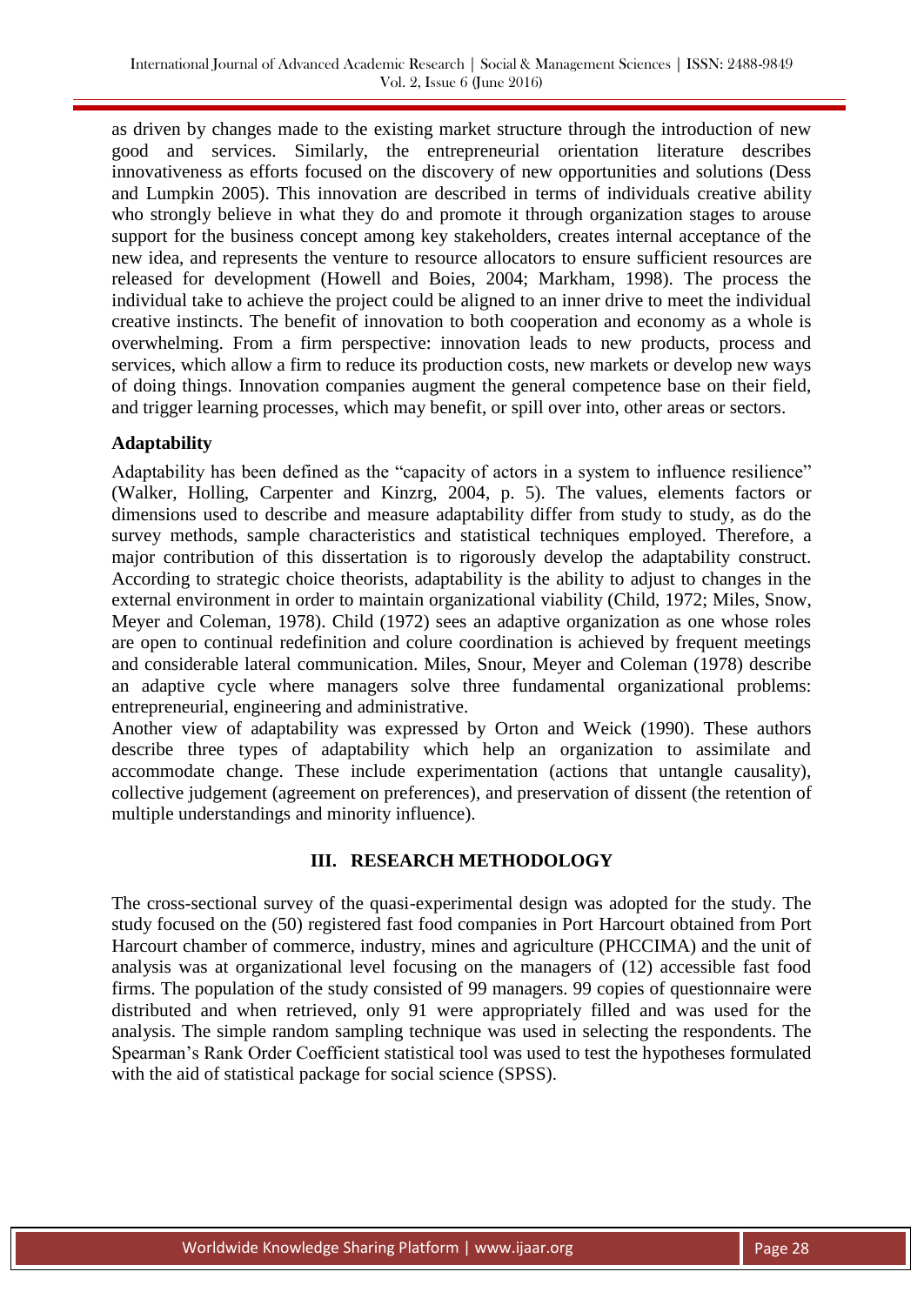# **IV. RESULTS AND DISCUSSION**

### **Hypothesis One**

**H01:** There is no significant relationship between job satisfaction and organization innovation

### **Table 1: Test of relationship between job satisfaction and organization innovation**

|     |                           | <b>Correlations</b>            |                            |                              |
|-----|---------------------------|--------------------------------|----------------------------|------------------------------|
|     |                           |                                | Job<br><b>Satisfaction</b> | Organizational<br>Innovation |
|     | Job Satisfaction          | <b>Correlation Coefficient</b> | 1.000                      | **<br>.869                   |
|     |                           | Sig. (2-tailed)                |                            | .000                         |
| Rho |                           | N                              | 91                         | 91                           |
|     | Organizational Innovation | <b>Correlation Coefficient</b> | **<br>.869                 | 1.000                        |
|     |                           | Sig. (2-tailed)                | .000                       |                              |
|     |                           | N                              | 91                         | 91                           |

\*\*. Correlation is significant at the 0.01 level (2-tailed).

The result of the analysis in the table above shows a significant correlation (r=0.869<sup>\*\*</sup>, n = 91, p< 0.05). Hence, there is a strong relationship between job satisfaction and organizational innovation in fast food firms Port Harcourt. Based on this, the null hypothesis was rejected.

### **Hypothesis Two**

**H02:** There is no significant relationship between job satisfaction and Adaptability

# **Table2: Test of relationship between job satisfaction and Adaptability**

| <b>Correlations</b> |                  |                                |                            |                     |  |
|---------------------|------------------|--------------------------------|----------------------------|---------------------|--|
|                     |                  |                                | Job<br><b>Satisfaction</b> | <b>Adaptability</b> |  |
|                     |                  | <b>Correlation Coefficient</b> | 1.000                      | **<br>.985          |  |
|                     | Job Satisfaction | Sig. (2-tailed)                |                            | .000                |  |
| Rho                 |                  | N                              | 91                         | 91                  |  |
|                     |                  | <b>Correlation Coefficient</b> | **<br>.985                 | 1.000               |  |
|                     | Adaptability     | Sig. (2-tailed)                | .000                       | $\sim$              |  |
|                     |                  | N                              | 91                         | 91                  |  |

\*\*. Correlation is significant at the 0.01 level (2-tailed)

The result of the analysis on the table above shows a signification correlation ( $r = .985**$ ,  $n =$ 91,  $p < 0.05$ ). Hence, there is a strong relationship between job satisfaction and Adaptability in fast food firms in Port Harcourt. Based in this, the null hypothesis was rejected.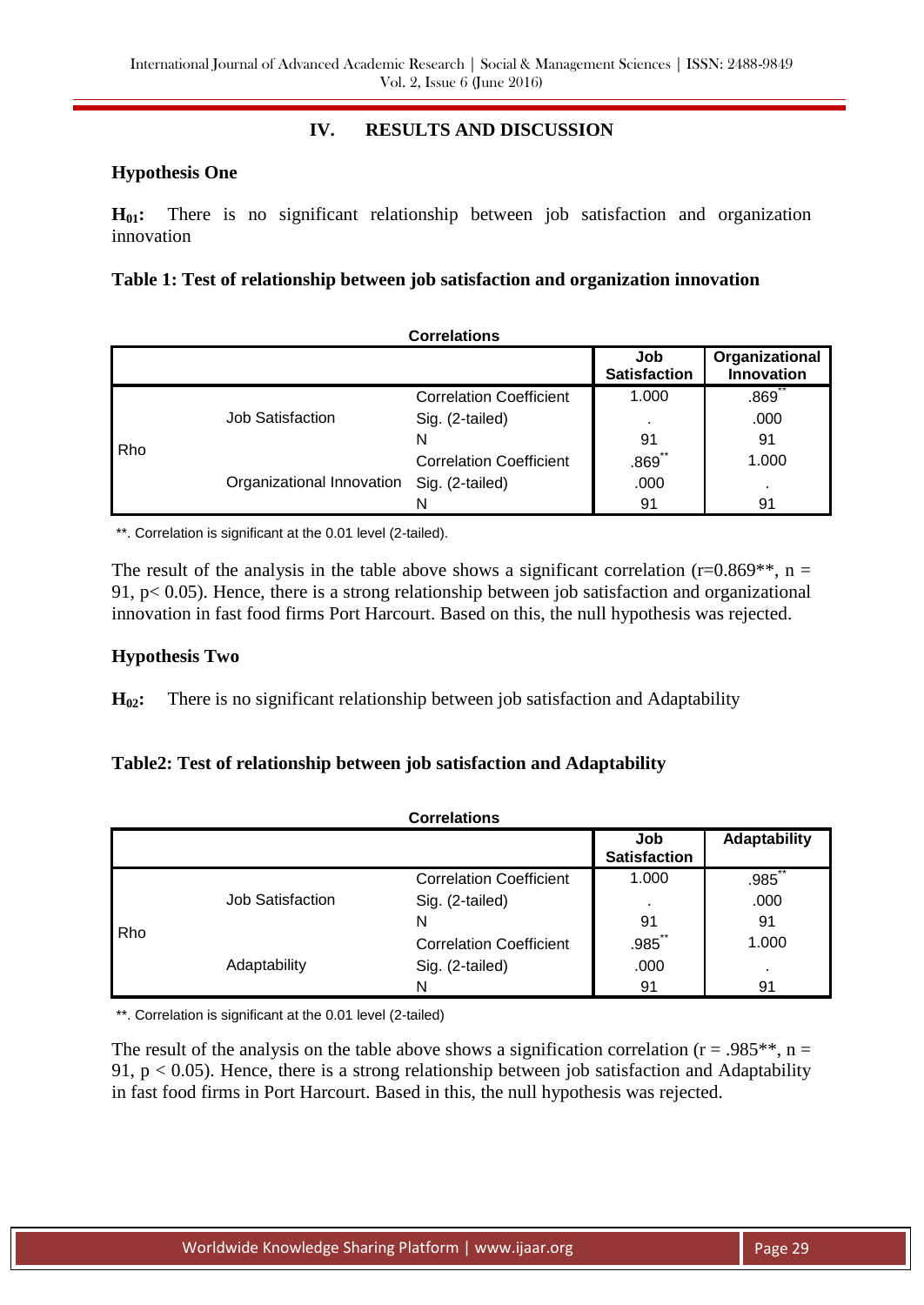# **Hypothesis Three**

**H03:** There is no significant relationship between job involvement and organizational innovation

|  | Table 3: Test of relationship between job involvement and organizational innovation |  |  |  |
|--|-------------------------------------------------------------------------------------|--|--|--|
|  |                                                                                     |  |  |  |

|     |                           | <b>Correlations</b>            |                           |                                     |
|-----|---------------------------|--------------------------------|---------------------------|-------------------------------------|
|     |                           |                                | Job<br><b>Involvement</b> | Organizational<br><b>Innovation</b> |
|     | Job Involvement           | <b>Correlation Coefficient</b> | 1.000                     | .846                                |
|     |                           | Sig. (2-tailed)                |                           | .000                                |
| Rho |                           | N                              | 91                        | 91                                  |
|     | Organizational Innovation | <b>Correlation Coefficient</b> | .846                      | 1.000                               |
|     |                           | Sig. (2-tailed)                | .000                      | ٠                                   |
|     |                           | N                              | 91                        | 91                                  |

\*\*. Correlation is significant at the 0.01 level (2-tailed).

The result of the analysis on the table above shows a significant correlation ( $r = .486$ <sup>\*</sup>,  $n =$ 91,

 $p < 0.05$ ). Hence, there is a strong relationship between job satisfaction and Adaptability in fast food firms in Port Harcourt. Based on this, the null hypothesis was rejected.

### **Hypothesis Four**

**H04:** These is no significant relationship between job involvement and Adaptability

# **Table 4: Test of relationship between job involvement and Adaptability**

| <b>Correlations</b> |                 |                                |                    |                     |  |
|---------------------|-----------------|--------------------------------|--------------------|---------------------|--|
|                     |                 |                                | Job<br>Involvement | <b>Adaptability</b> |  |
| Rho                 | Job Involvement | <b>Correlation Coefficient</b> | 1.000              | $**$<br>.962        |  |
|                     |                 | Sig. (2-tailed)                |                    | .000                |  |
|                     |                 | N                              | 91                 | 91                  |  |
|                     |                 | <b>Correlation Coefficient</b> | **<br>.962         | 1.000               |  |
|                     | Adaptability    | Sig. (2-tailed)                | .000               |                     |  |
|                     |                 | N                              | 91                 | 91                  |  |

\*\*. Correlation is significant at the 0.01 level (2-tailed).

The result of the analysis on the table above shows a significant correlation ( $r = .962$ <sup>\*\*</sup>,  $n =$ 91,

 $p < 0.05$ ). Hence, there is a strong relationship between job satisfaction and Adaptability in fast food firms in Port Harcourt. Based on this, the null hypothesis was rejected.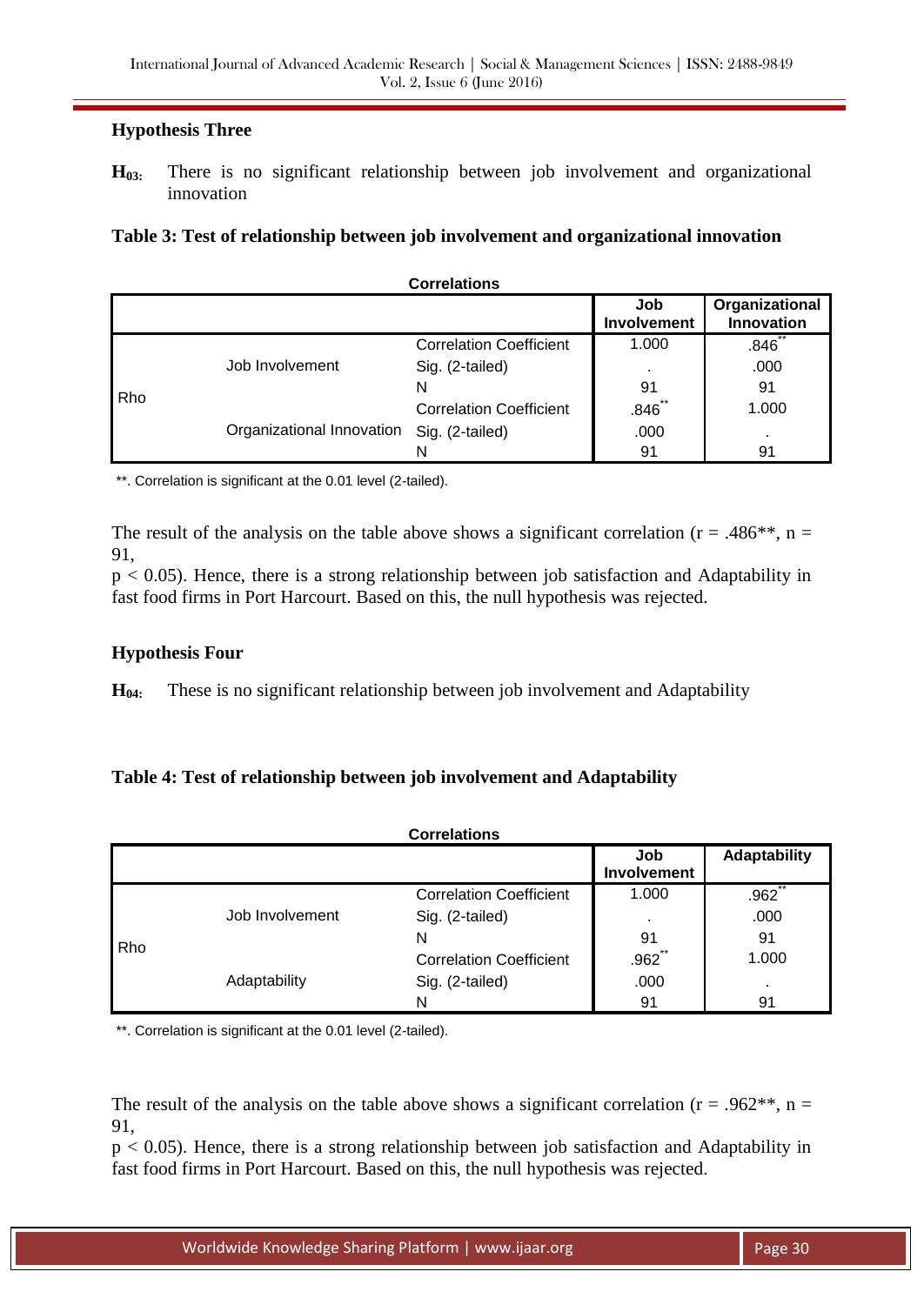Hypothesis one result shows that there is a significant relationship between job satisfaction and organizational innovation in fast food firms in Port Harcourt. The findings corresponds with findings of Hazoor and Masood(2013).Their findings revealed that there was a significant relationship between firms innovativeness and employee job satisfaction.

Hypothesis two result shows that there is a significant relationship between job satisfaction and adaptability in fast food firms in Port Harcourt. The findings is in line with Soud and Arthur(2010).In their findings, they said that effective organizational sharing practices leverage employees' learning commitments, employee adaptability, and improve employees job satisfaction.

Hypothesis three result shows that there is a significant relationship between job involvement and organizational innovation in fast food firms in port Harcourt. The findings of the study is in conformity with Ologhor and Oke(2104).Their findings shows that greater involvement of employees in organizations activity, generally means continued improvement in organizational performance and survival.

Hypothesis four result shows that there is a significant relationship between job involvement and adaptability in fast food firms in Port Harcourt. The findings corresponds with Muhammad,et al(2013).Their findings revealed that organizations must involve their employees in decision making process at all levels by delegating them powers and authority, adapt team-based structures and develop capabilities of their employees to perform well and to compete with prevailing trends in the market.

# **V. CONCLUSION**

Based on the discussion of findings, the study concluded that there is a significant association between employee work attitudes and organizational survival in fast food firms in Port Harcourt.

The study found that job satisfaction improves employees' innovative ideas; job satisfaction motivates employees to adapt to their jobs, and job involvement improves employees' organizational performance and innovation; job involvement helps employees adapt more to their jobs.

### **VI. RECOMMENDATION**

From the conclusion above, the following recommendations were made.

- 1. Fast food managers should hold regular "Culture Chat" meeting to access the progress and allow employees the chance to offer feedback and ideas on how to build a more open, fun and innovative culture.
- 2. Managers should create a culture committee or fun-at-work squad to initiate some simple ideas that will build momentum in the work place.
- 3. Fast food managers should encourage job involvement in the organization so that employees can improve in their skills.
- 4. Managers should hire for attitude, sense of humour and people who align with their values.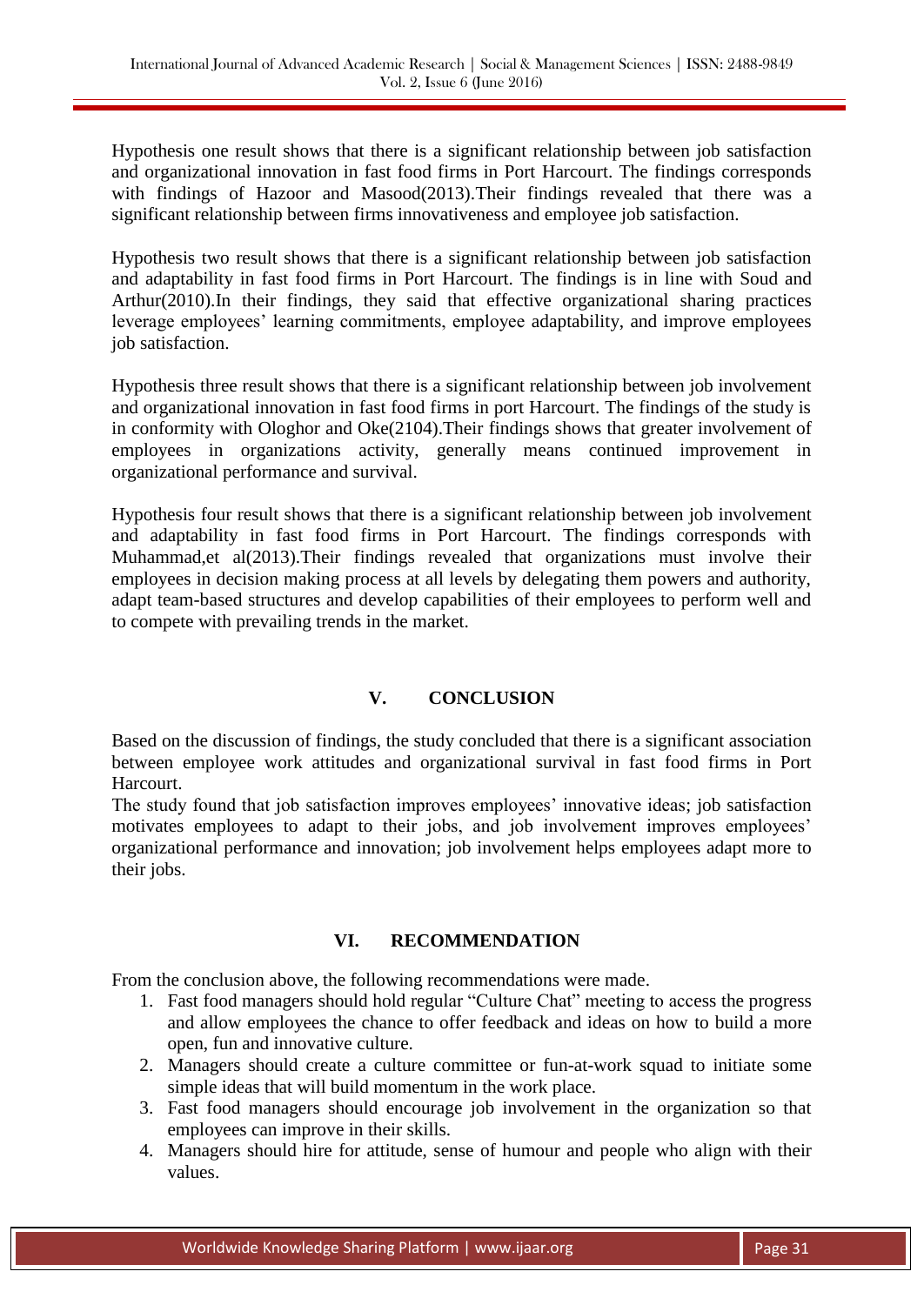#### **REFERENCES**

- Armstrong M. (2006). *A handbook of human resource management practice*. Lender: Kogan Page Publishing.
- Bagherian, R., Bahaman, A.S., Asnarulkhadi, A.S. & Shamsuddin, A. (2009) Social Exchange Approach to People's Participations in Watershed Management Programs in Iran. European Journal of Scientific Research, 34(3):428-411.
- Bernsterin, M. (1955). *Regulating business by independent commission* Princeton, N. J.: Princeton University Press.
- Blau. G.J., & Boal. KB.(1987). Conceptualizing how job involvement and organizational commitment affect. *Academic of Management Review,* 12 (2): 288-300.
- Carpenter, M. Talya, B. and Erdogon, B. (2009). *Principles of management (1st edition)*. New York: Flat World Knowledge.
- Child, J. (1972). Organizational structure, environment and performance: The Role of strategic choice. *Sociology, 6(1), pp. 1-22*.
- Christensen, M. C. (1997). The Innovator's Dilemma. Havard Business School Press.
- Cohen, A. (1999). Relationships among five forms of commitment: An empirical assessment. *Journal of Organizational Behavior,* 20: 285-308.
- Davis, K. and Nestrom, J. W. (1985). *Human behaviour at work: Organizational behaviour (7th Edition)*. McGraw Hill: New York.
- Dess, G. G. and Lumpkin, G. T. (2005). The role of entrepreneurial orientation in stimulating effective corporate entrepreneurship. *Academy of management Executive, 19(1), pp. 147-156*.
- Fishbein, M. and Arzen I. (1975). Attitude towards objects as predictors of single and multiple behavioural criteria. *Psychological Review, 81(1).*
- George, S. M. and Jones, G. R. (2008). *Understanding and managing organizational behaviours (5th Edition)*. New Jersey: Pearson / Prentice Hall.
- Hazoor, M. S. and Masood, N. K. (2013). Firms innovativeness and Employee satisfaction: The role of Organizational Learning Culture. *Interdisplinary journal of contemporary Research in Business,vol 4,Nos 9.*
- Henri, J.F (2013), Performance Measurement and Organizational Effectiveness: BRIDGING THE GAP, Assistant professor, School of Accounting, Université Laval, Québec City, Canada G1K 7P4.
- Hoppock, R. (1935). *Job satisfaction*. New York: Harper and Brothers.
- Howell, J. M. and Boies, K. (2004). Champions of technological innovation: The influence of contextual knowledge, role orientation, idea generation, and idea promotion on champion emergence. *The Leadership Quarterly, 15(1), pp. 123-143*.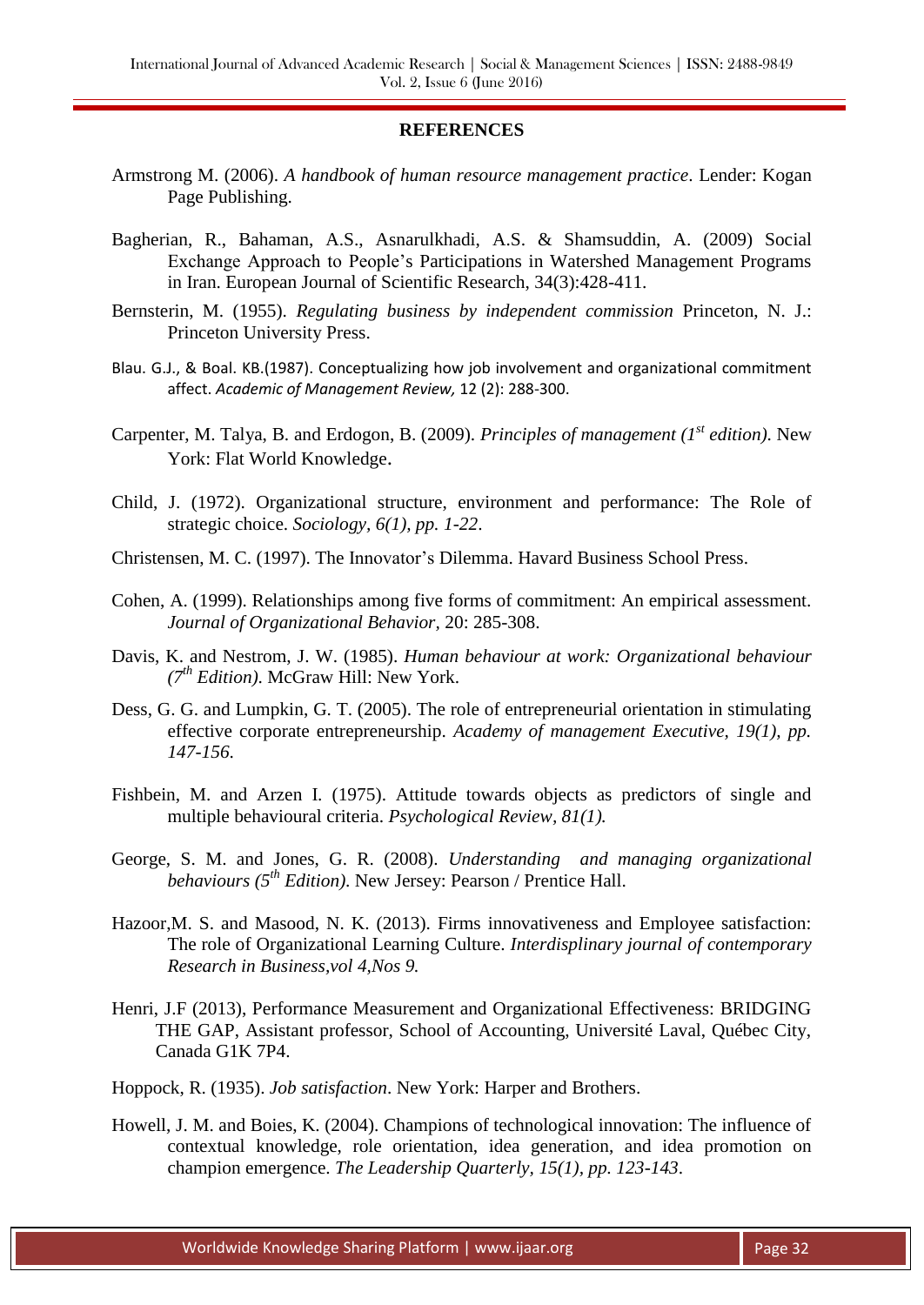- Huang, Y., Lee, B. and Ifo, S. (2004). Consumer attitude toward gray market goods. *International Marketing Review, 21(6), pp. 598-614*.
- Iveta, G. (2011). The Employees The Most Important Asset In The Organizations, *Journal of Human Resources Management and Ergonomics*, 01-12.
- Locke, E. A. (1976). The nature and causes of job satisfaction. In Dunnette, M. D. (Ed.). *Handbook of industrial and organizational psychology (pp. 1297- 1349).* Chicago: Rand McNally.
- McFadzean, E. A., Louglin, O' and Shaw, E. (2005). Corporate entrepreneurship and innovation part 1: The missing link. *European Journal of Innovation Management, 8(3), pp. 350-352*.
- Miles, R. E., Snow. C. C., Meyer. A. D. and Coleman, H. J. (1978). Organizational strategy, structure and process. *Academy of management review, 1(2), 45-61*.
- Miller, D. and Friesen, P. H. (1982). Innovation in conservation and entrepreneurial firms: Two models of strategic momentum. *Strategic management Journal, 3(1), pp. 1-25*.
- Newstrom, J. W. and Davis, K. (1997). *Organizational behaviour: Human behaviour at work (10th edition)*. New York. McGraw Hill.
- Newstrom and J. W. and Davis, K. (1993). Organizational Behaviour: Human behavior at work. New York: Mcgraw Hill.
- Muhammad, A.,F., Nadeem,I., Sajid, R. K. (2013). The relationship between employee involvement and organization performance in milieu of Pakistan, *International Journal of academic research in Accounting,finance and Management Sciences, vol 3,No 1*.
- Olughor R. J. and Oke, M. A. (2014). The relationship between organizational survival and employee mental ability. *International Journal of Business and Social Sciences.*
- Orton, J. D. and Weick, K. E. (1990). Loosely coupled systems: A reconceptualization. *Academy of Management Review 15(2), pp. 203-223*.
- Paullay, I., Alliger, G. and Stone-Romero, E. (1994). Construct validation of two instruments designed to measure job involvement and work centrality. *Journal of Applied Psychology, 79(1), pp. 24-48*.
- Ramsey, R., Lassk, F.G., & Marshall, G.W. (1995). A critical evaluation of a measure of job involvement: The use of the Lodahl and Kejner*(*1965*)* scale with salespeople. *Journal of Personal Selling & Sales Management,* 15 (3): 65-74.
- Robbins, S. P. (2003). *Organizational behaviour. Global and Southern African perspectives*. Captown: Pearson Education South Africa.
- Robinson, D., Perryman, S. and Hayday, S. (2004). *The Drivers of Employee Engagement*. Brighton: Institute for Employment Studies.